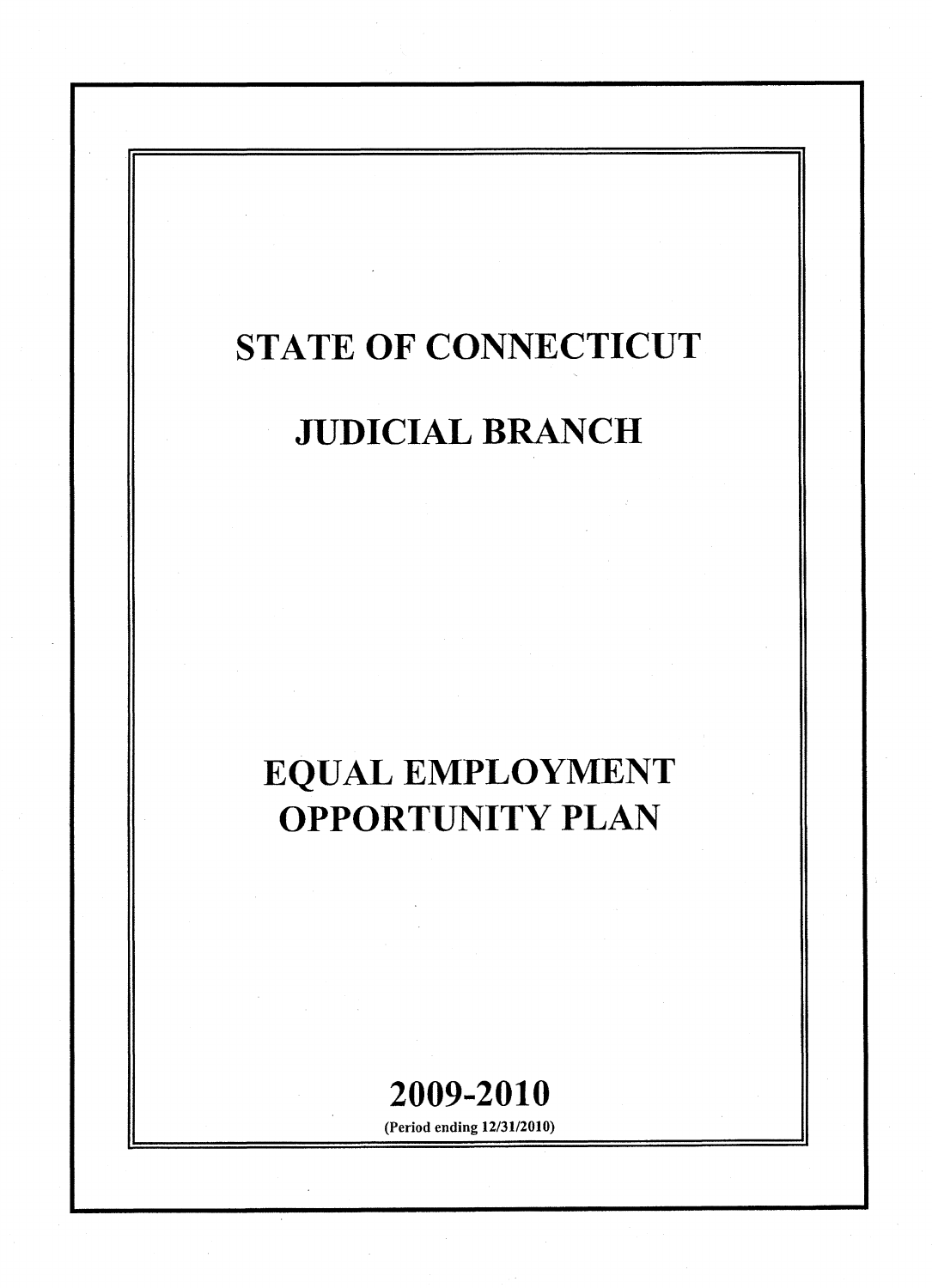## STATE OF CONNECTICUT ~ JUDICIAL BRANCH EQUAL EMPLOYMENT OPPORTUNITY PLAN EFFECTIVE JANUARY 1, 2009 - DECEMBER 31, 2010

### POLICY STATEMENT OF COMMITMENT

It is hereby reaffirmed that it is the policy of the Judicial Branch of the State of Connecticut to provide equal employment opportunity to all employees and job applicants, regardless ofrace, color, religious creed, age, sex, sexual orientation, marital status, national origin, ancestry, learning disability, present or past history of mental disorder, mental retardation or physical disability, including, but not limited to, blindness. This policy applies to all aspects of the employer/employee relationship, including recruitment, selection, appointment, upgrading and promotion, evaluation, conditions and privileges of employment, training, educational assistance, compensation, benefits, transfer, discipline, layoff, recall and termination of employment.

The Judicial Branch complies with the Americans with Disabilities Act and with all federal and state law pertaining to individuals with disabilities. The terms "disability" or "disabled" as used in this policy statement and elsewhere in the Equal Employment Opportunity Plan shall be construed in a manner consistent with the ADA and other pertinent federal and state laws. To this end the Judicial Branch has appointed division representatives to the ADA Committee to ensure continued compliance with the ADA and an ongoing forum to see that needs are identified and addressed throughout the Branch. "Equal Employment Opportunity", as defined by law and governmental regulations, requires affirmative action to overcome the effects of past and present discriminatory practices, policies or other barriers to equal employment opportunity and to ensure the full and fair utilization of women and minorities in all levels of the work force. The goal of the Judicial Branch is to achieve a work force population that is properly balanced and fully represented by women and minorities throughout the organization and to ensure true equality of employment and a work environment that is free of discrimination. Further, the Judicial Branch will make every reasonable accommodation to satisfy the needs of its applicants and employees with disabilities. If employees feel they have been discriminated against, they should contact the Program Manager for EEO within the Administrative Services Division Human Resource Management Unit, Office of the Chief Court Administrator. The Program Manager for EEO is authorized to review and investigate such complaints and identify and mitigate discriminatory practices.

The accompanying Equal Employment Opportunity Plan for 2009-2010 sets forth the continuing course of action the Judicial Branch will take during this period in order to put forth a good-faith effort to attain the goals indicated within the fiscal constraints faced by the State. All managers and supervisors are responsible for implementing the provisions herein.

The Equal Employment Opportunity Plan will be updated and revised periodically to reflect changes in federal and/or state anti-discrimination laws. All employees of the Judicial Branch have the right to review and comment on the Equal Employment Opportunity Plan, a copy of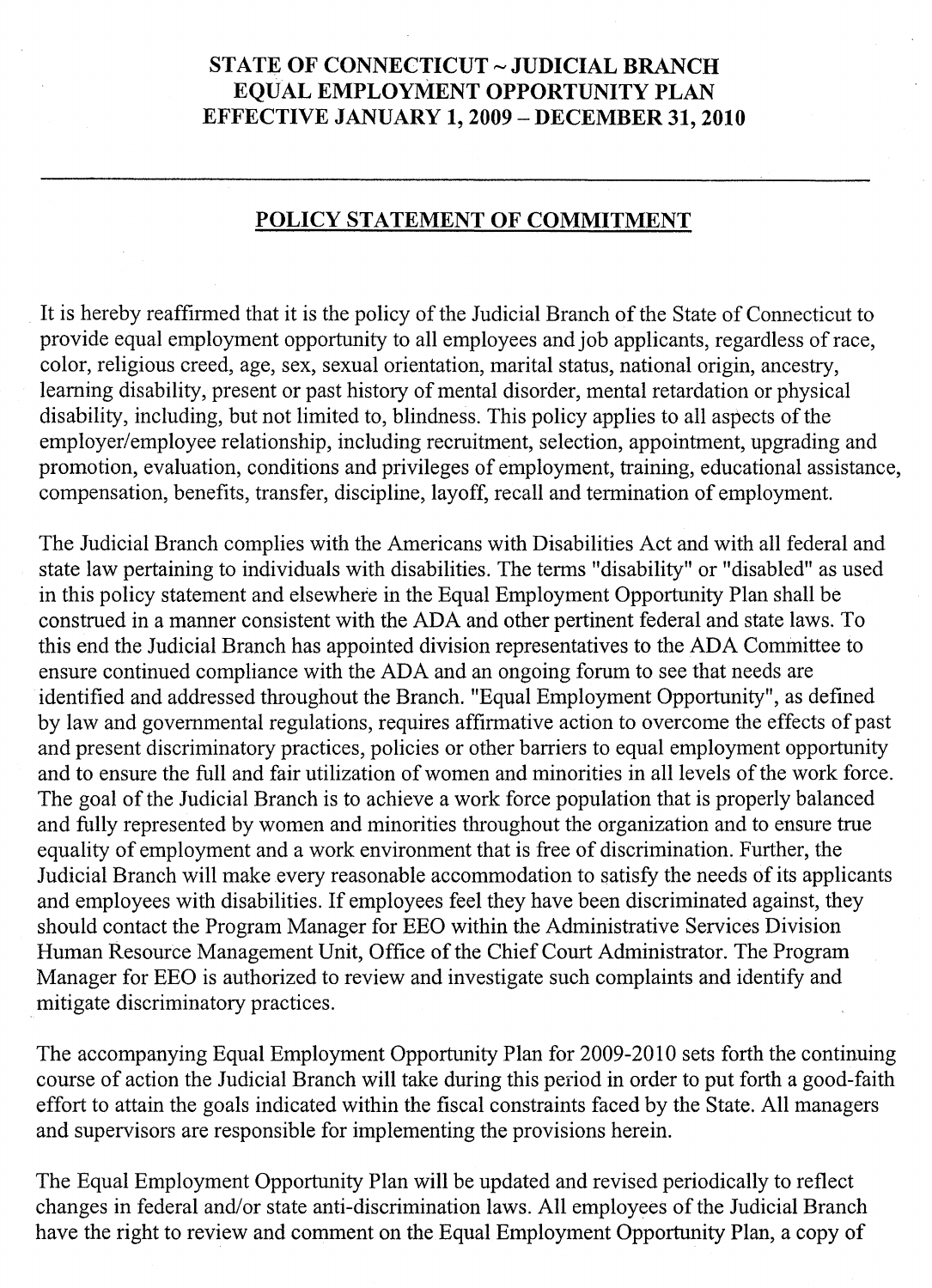which will be kept at each Branch facility and posted on the Judicial Branch Intranet Webpage. Any questions relating to details of this Plan should be referred to the Program Manager for EEO, Administrative Services Division Human Resource Management Unit ( 860-706- 5288).

 $3)$   $\Omega$ (Dated)

Hon. Chase Rogers Chief Justice

 $\ell$ 

Pede VN Hon. Barbara M. Quinn Chief Court Administrator

 $\sqrt{ }$ Jean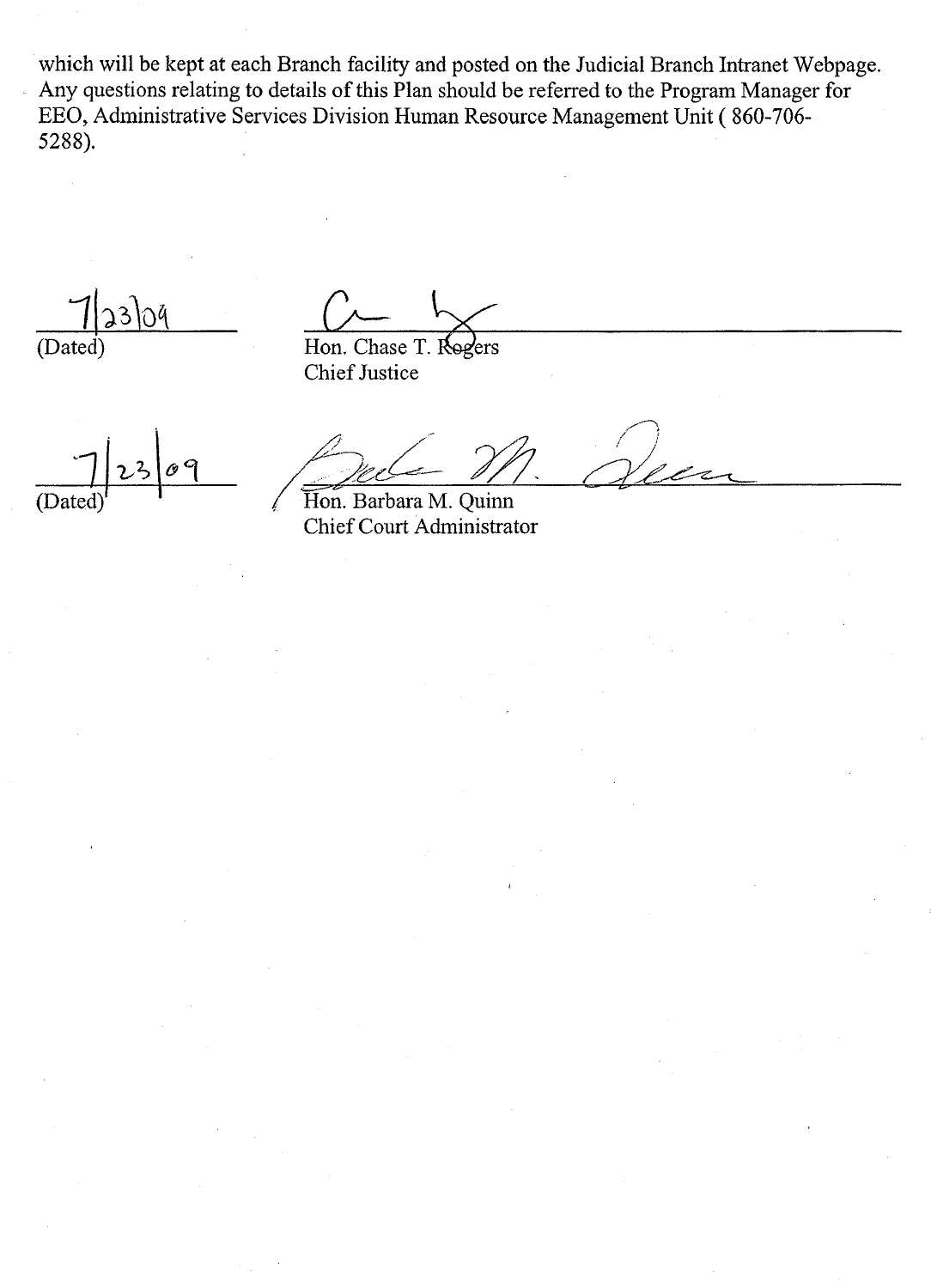# EEOP UTILIZATION AND ANALYSIS

## OFFICIALS AND ADMINISTRATORS:

It is our goal to increase minority representation in this category by placing an emphasis on promotion of, or where appropriate, recruitment of Hispanic males, Asian males, Black females and Asian females.

## PROFESSIONALS:

It is our goal to increase minority representation in this category by placing an emphasis on recruitment and promotion of Asian males, American Indian or Alaskan Native males, White females, Asian females and American Indian or Native Alaskan females.

## TECHNICIANS:

The Judicial Branch has no classifications which meet the criteria ofthis category. This is a change from the previous plan as the classifications assigned to this category have been moved to the Professional category.

### PROTECTIVE SERVICES SWORN:

It is our goal to increase minority representation in this category by placing an emphasis on recruitment and promotion of Asian males and Asian females.

### PROTECTIVE SERVICES NON-SWORN:

The Judicial Branch has no classifications which meet the criteria ofthis category.

## ADMINISTRATIVE SUPPORT:

It is our goal to increase minority representation in this category by placing an emphasis on recruitment and promotion of Hispanic males, Black males, Asian males, males of two or more races and Asian females.

#### SKILLED CRAFT:

It is our goal to increase minority representation in this category by placing an emphasis on recruitment and promotion of Black males.

### **SERVICE MAINTENANCE:**

It is our goal to increase representation in this category by placing an emphasis on recruitment of Asian males and White females, Hispanic females, Black females, Asian females and females of two or more races.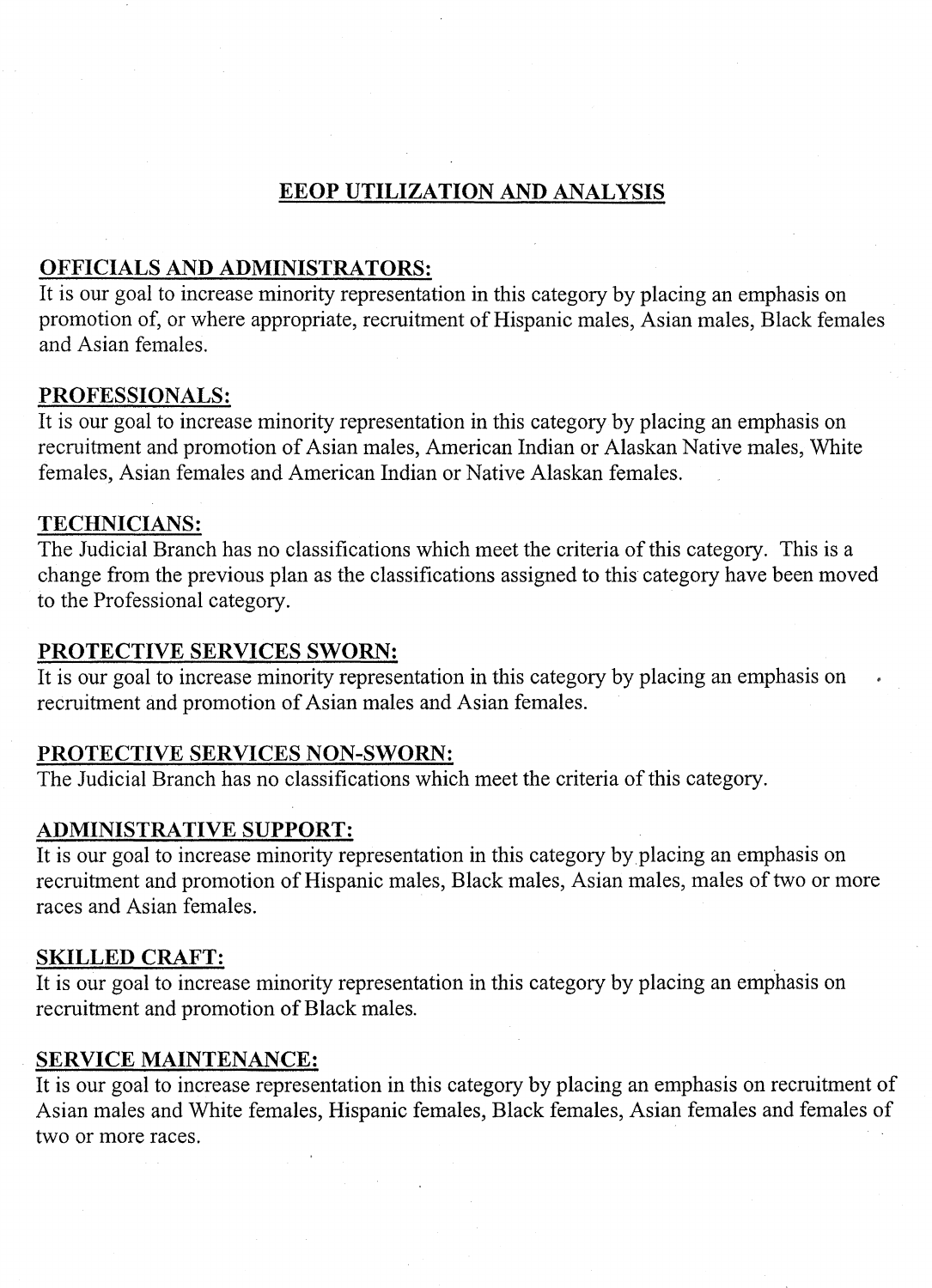# OBJECTIVES FOR ACHIEVEMENT

While the Connecticut Judicial Branch is prepared to take the steps set forth below to achieve the goals that have been established, we must acknowledge that our opportunities to recruit new members of the workforce are limited and promotional activity has been curtailed by the fiscal constraints under which state government continues to operate. Given such constraints on recruiting from outside the Branch, we will focus our efforts on filling critical vacancies primarily through the promotion and transfer of existing employees. When opportunities to fill positions arise, every effort will be made to achieve the goals set forth above through promotion of existing employees in the targeted racial or ethnic group.

# OFFICIALS AND ADMINISTRATORS:

The Connecticut Judicial Branch will make every effort to promote minorities or recruit as appropriate, for the officials/administrators openings as set forth in the EEOP Goals on the preceding page. This recruitment effort will include advertising in minority publications along with all the major newspapers in the state. Whenever appropriate, recruitment will be done regionally and/or nationally by advertising in professional publications and newspapers. The Branch will also continue recruitment efforts at state colleges and universities, including law schools, and through the Internet.

## PROFESSIONALS:

The Connecticut Judicial Branch will make every effort to recruit and promote minorities for the professional openings as set forth in the EEOP Goals on the preceding page. This recruitment effort will include advertising in minority publications along with all the major publications in the state and on the Internet. Whenever appropriate, recruitment will be done regionally by advertising in professional publications and newspapers. The Branch will also increase recruitment efforts at state colleges and universities including law schools.

# PROTECTIVE SERVICES - SWORN:

The Connecticut Judicial Branch will make every effort to recruit and promote minorities for protective services openings as set forth in the EEOP Goals on the preceding page. This recruitment effort will include advertising in minority publications along with all the major , publications in the state and on the Internet. This recruitment effort will take place throughout the year. The Branch will work with local minority community organizations and the Connecticut Labor Department.

# ADMINISTRATIVE SUPPORT:

The Connecticut Judicial Branch will make every effort to recruit and promote minorities for administrative support openings as set forth in the EEOP Goals. This recruitment effort will include advertising in minority publications along with all the major publications in the state 'and on the Internet. This recruitment effort will take place throughout the year. The Branch will work with local minority community organizations and the Connecticut Labor Department.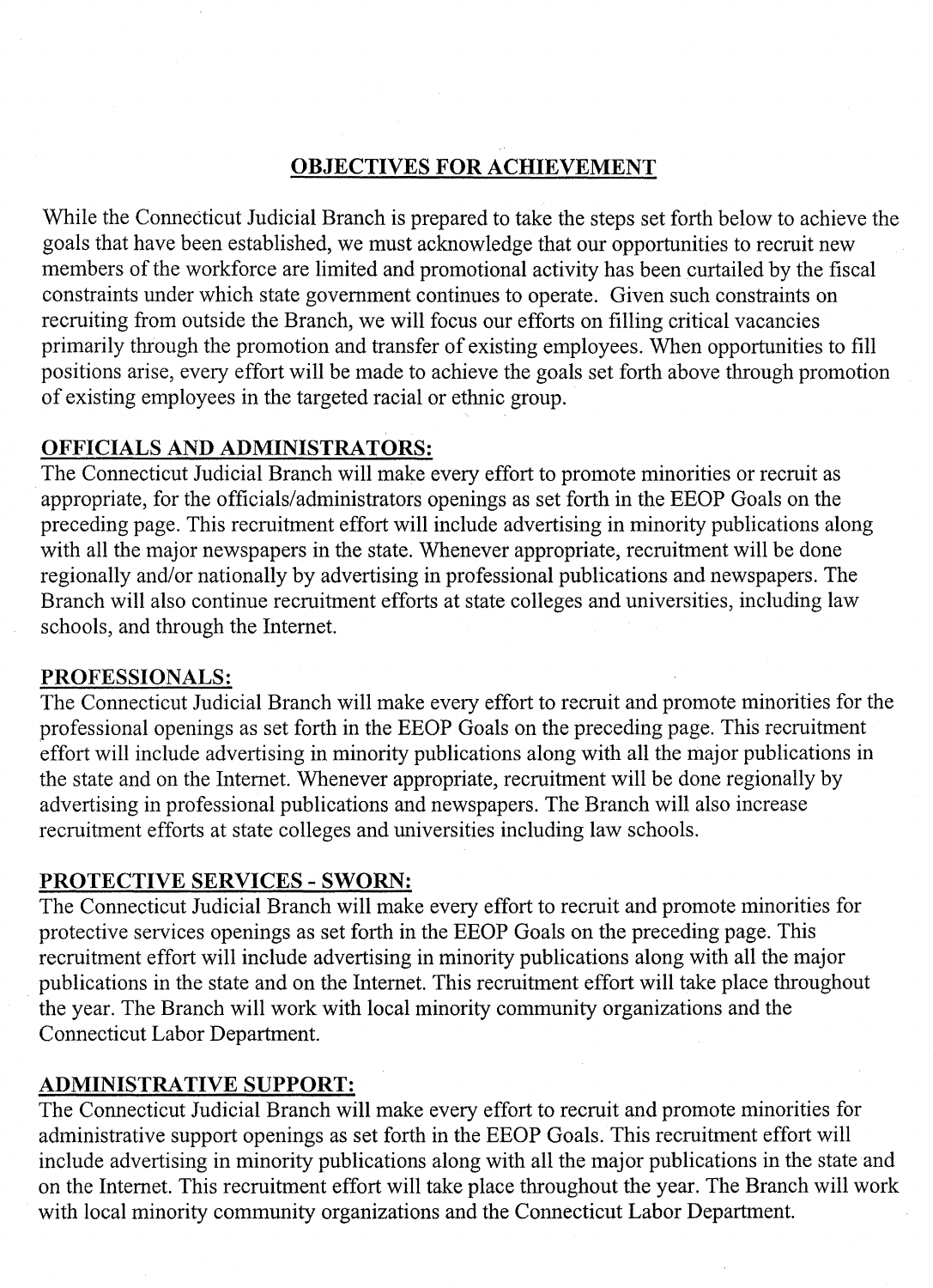## SKILLED CRAFT WORKERS:

The Connecticut Judicial Branch will make every effort to recruit and promote minorities for skilled craft worker openings as set forth in the EEOP Goals. This recruitment effort will include advertising in minority publications along with all the major publications in the state and on the Internet. This recruitment effort will take place throughout the year. The Branch will work with local minority community organizations and the Connecticut Labor Department.

# SERVICE MAINTENANCE:

The Connecticut Judicial Branch will make every effort to recruit and promote minorities for service maintenance openings as set forth in the EEOP Goals. This recruitment effort will include advertising in minority publications along with all the major publications in the state and on the Internet. This recruitment effort will take place throughout the year. The Branch will work with local minority community organizations and the Connecticut Labor Department.

# DISSEMINATION

The Judicial Branch will take the necessary steps to ensure that it's Equal Employment Opportunity Plan and EEO and sexual harassment policies are disseminated throughout all its facilities. These steps will include the following:

- Upon its approval, the Equal Employment Opportunity Plan will be distributed to all facilities and made readily available for employee review and comment.
- The EEO policy statement, non-discrimination and sexual harassment policy statements will be distributed to all facilities and posted on bulletin boards throughout each location. The plan will also be posted on the Judicial Branch Intranet Website for review by employees throughout the year. The Human Resource Management Unit will continue to provide support and training to employees and supervisory staff.
- All new employees will be given a copy of the EEO policy statement of commitment and informed as to the location of the Equal Employment Opportunity Plan within their facility.
- The Executive Directors will continue to stress the importance of the EEO program and require managers and supervisors to under-take conscious and deliberate steps toward overcoming adverse practices to achieve the goals set forth in the Equal Employment Opportunity Plan. The Judicial Branch Administrative Policies and Procedures Manual sets forth that EEO goals are in place and that all managers and supervisors must work for their achievement.
- Written comments addressing the Equal Employment Opportunity Plan are encouraged. These comments should be directed to the Program Manager EEO, Human Resource Management, Connecticut Judicial Branch, 90 Washington Street, Hartford, Connecticut.
- All EEO internal communications and written comments received will be dated and maintained by the Program Manager for EEO within Human Resource Management.
- The Human Resource Management Unit will continue to provide assistance to Affinnative Action Division Coordinators. Training needs are being assessed and developed for recruitment of newly appointed coordinators. These Coordinators are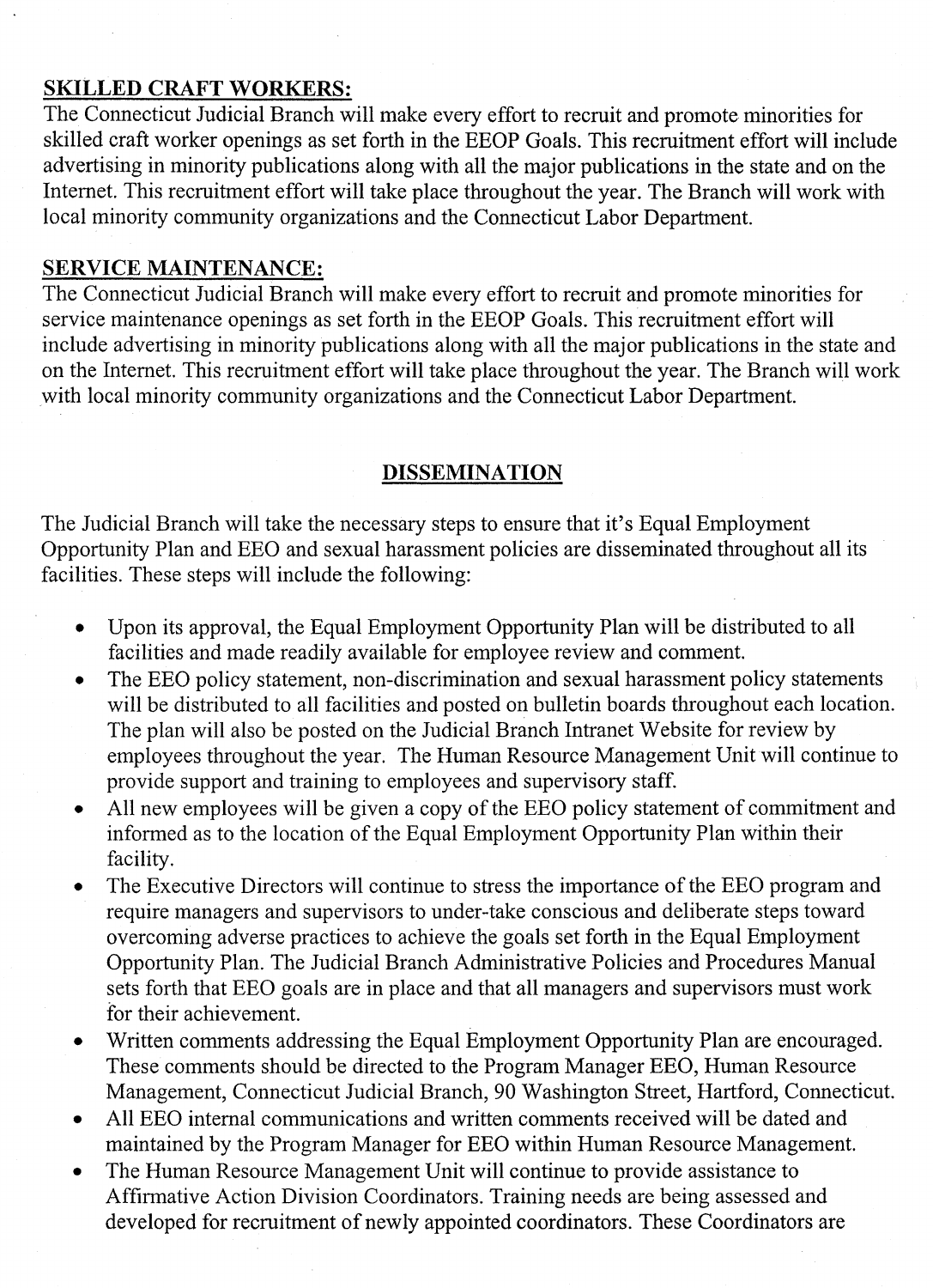Judicial Branch employee volunteers chosen by their division executive directors. Their mission is to monitor all employment interviews to assure that the hiring and promotional standards of the Branch are upheld.

### EXTERNAL **DISSEMINATION**

The Judicial Branch is committed to the goals of equal employment opportunity and affirmative action and has initiated activities to ensure that Equal Employment Opportunity is more than a paper commitment. The Equal Employment Opportunity Plan is on file with the Commission on Human Rights and Opportunities. Written expression of the commitment of the Judicial Branch to Equal Employment Opportunity and notices of job availability are sent regularly to recruiting sources and organizations that are capable of referring qualified applicants for employment. In addition to maintaining frequent contact with protected-class members and resource agencies, the Judicial Branch is engaged in discussions designed to foster ongoing relationships and develop additional recruiting sources.

In addition, employment advertising omits references to age or gender, except in the case of bona fide occupational qualification or need, and clearly conveys the desire of the Judicial Branch to .employ members of protected classes.

The Judicial Branch is firmly committed to meeting the requirements of the Connecticut Supplier Diversity Program as mandated by the Connecticut General Statutes. The Department of Administrative Services (DAS) and the Commission on Human Rights and Opportunities (CHRO) monitor adherence to these regulations.

Under the Administrative Policies and Procedures of the Judicial Branch, the Materials Management Unit shall comply with the State policies for Supplier Diversity. CHRO guidelines require that 25% of all non-exempt state contracts be placed with State Certified Small Business Enterprises (SBE). Of that amount, 25% must go to Minority-owned Business Enterprises (MBE) which include woman owned businesses and business owned by mentally and or physically disabled persons. A record of the performance of the Judicial Branch against established SBE goals is available for inspection by contacting the Director of Materials Management.

In addition, the Judicial Branch refrains from knowingly doing business with any bidder, contractor, subcontractor or supplier of materials barred from participation in any federal or state contract program or found to be in violation of any state or federal antidiscrimination law.

All purchase orders sent to contractors or suppliers doing business with the Judicial Branch contain the requirement that the contractor or supplier comply with all state and federal laws concerning non-discrimination and warrants that the contractor or supplier will not discriminate or permit discrimination against any person or group of persons on the grounds ofrace, color, religious creed, age, sex, sexual orientation, marital status, national origin, ancestry, present or past history of mental disorder, mental retardation or physical disability, including but not limited to, blindness. Each contractor or supplier is also required, on request to provide the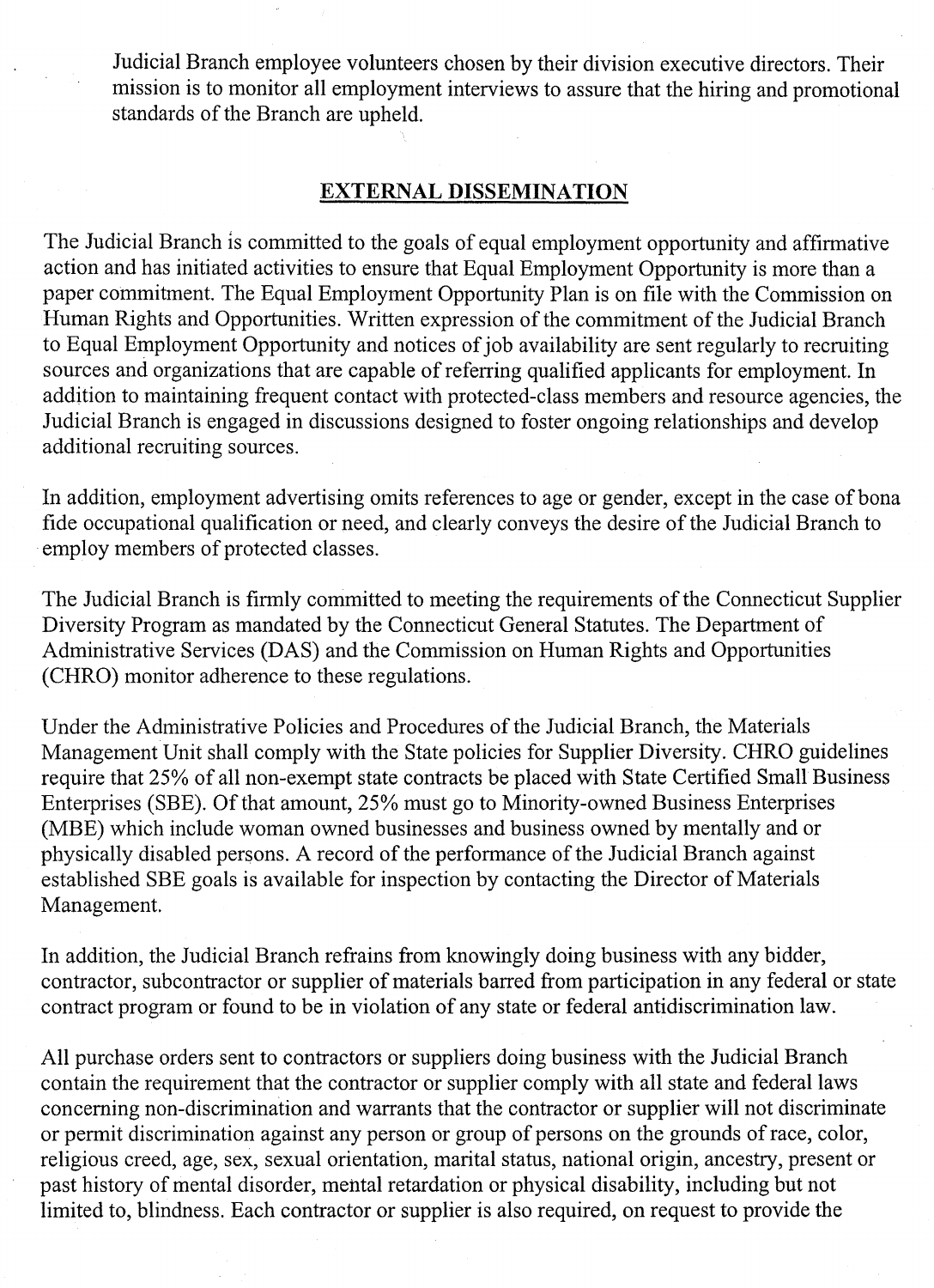Judicial Branch with information concerning employment practices and procedures. Contractors and suppliers must also agree, as terms of the purchase order or service agreement, to make a good faith effort to employ minority-owned business enterprises as subcontractors.

The Judicial Branch maintains files containing the name and address of the organization, recruiting source, bidder, contractor, sub-contractor, supplier of materials, and publisher receiving notice of its policy, date of notice, and copies of all communications, statements, advertising and contract provisions. When the cooperation of another agency is essential to the implementation of activity undertaken pursuant to this section, the Judicial Branch keeps records of each instance of contact with such agency.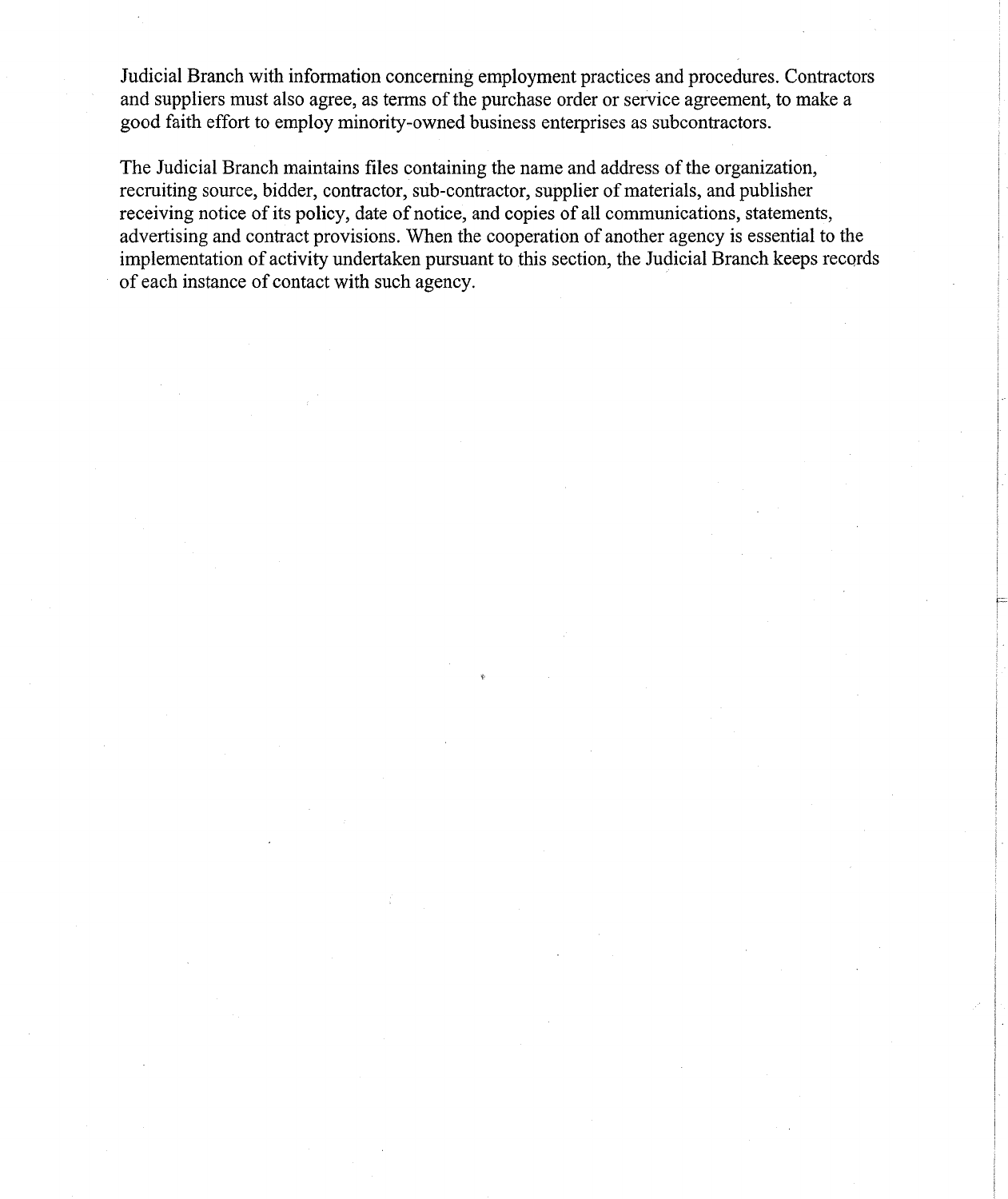| <b>Job Categories</b>                |                                         |        | Race and National Origin |               |               |                  |                      |             |                         |                          |                 |               |                        |               |                      |                  |                         |                          |
|--------------------------------------|-----------------------------------------|--------|--------------------------|---------------|---------------|------------------|----------------------|-------------|-------------------------|--------------------------|-----------------|---------------|------------------------|---------------|----------------------|------------------|-------------------------|--------------------------|
|                                      |                                         |        | Male                     |               |               |                  |                      |             |                         |                          | Female          |               |                        |               |                      |                  |                         |                          |
|                                      |                                         |        | W                        | н             | в             | А                | <b>NH</b><br>or /OPI | Al or<br>AN | Two or<br>more<br>races | <b>Unkn</b>              | w               | н             | B                      | A             | <b>NH</b><br>or /OPI | Al or<br>AN      | Two or<br>more<br>races | <b>Unkn</b>              |
| <b>Officials /</b><br>Administrators | <b>Workforce</b><br> (Total # = 211)  % | #      | 111<br>52.61             | 1<br>0.47     | 8<br>3.79     | $\bf{0}$<br>0.00 | 0<br>0.00            | 0<br>0.00   | 0.47                    | 0.47                     | 82<br>38.86     | 3<br>1.42     | $\overline{2}$<br>0.95 | 0<br>0.00     | $\mathbf 0$<br>0.00  | $\Omega$<br>0.00 | $\mathbf{2}$<br>0.95    | 0.<br>0.00 <sub>1</sub>  |
|                                      | <b>CLS</b>                              | #<br>% | 154,855<br>55.60         | 5,310<br>1.90 | 5,055<br>1.80 | 4.650<br>1.70    | 45<br>0.00           | 220<br>0.10 | 1,435<br>0.50           | <b>UNK</b><br><b>UNK</b> | 93,455<br>33.50 | 3,925<br>1.40 | 6,025<br>2.20          | 2,265<br>0.80 | 4<br>0.00            | 195<br>0.10      | 1,280<br>0.30           | <b>UNK</b><br><b>UNK</b> |
|                                      | Utilization   %                         |        | $-2.99$                  | $-1.43$       | 1.99          | $-1,70$          | 0.00                 | 0.00        | 0.00 <sub>1</sub>       | <b>UNK</b>               | 5.36            | 0.02          | $-1.25$                | $-0.80$       | 0.00                 | 0.00             | 0.65                    | <b>UNK</b>               |

This table indicates that Hispanic males, Asian males, Black females, and Asian females are underrepresented in this category.

#### NOTES:

Percentages may not add to total due to rounding.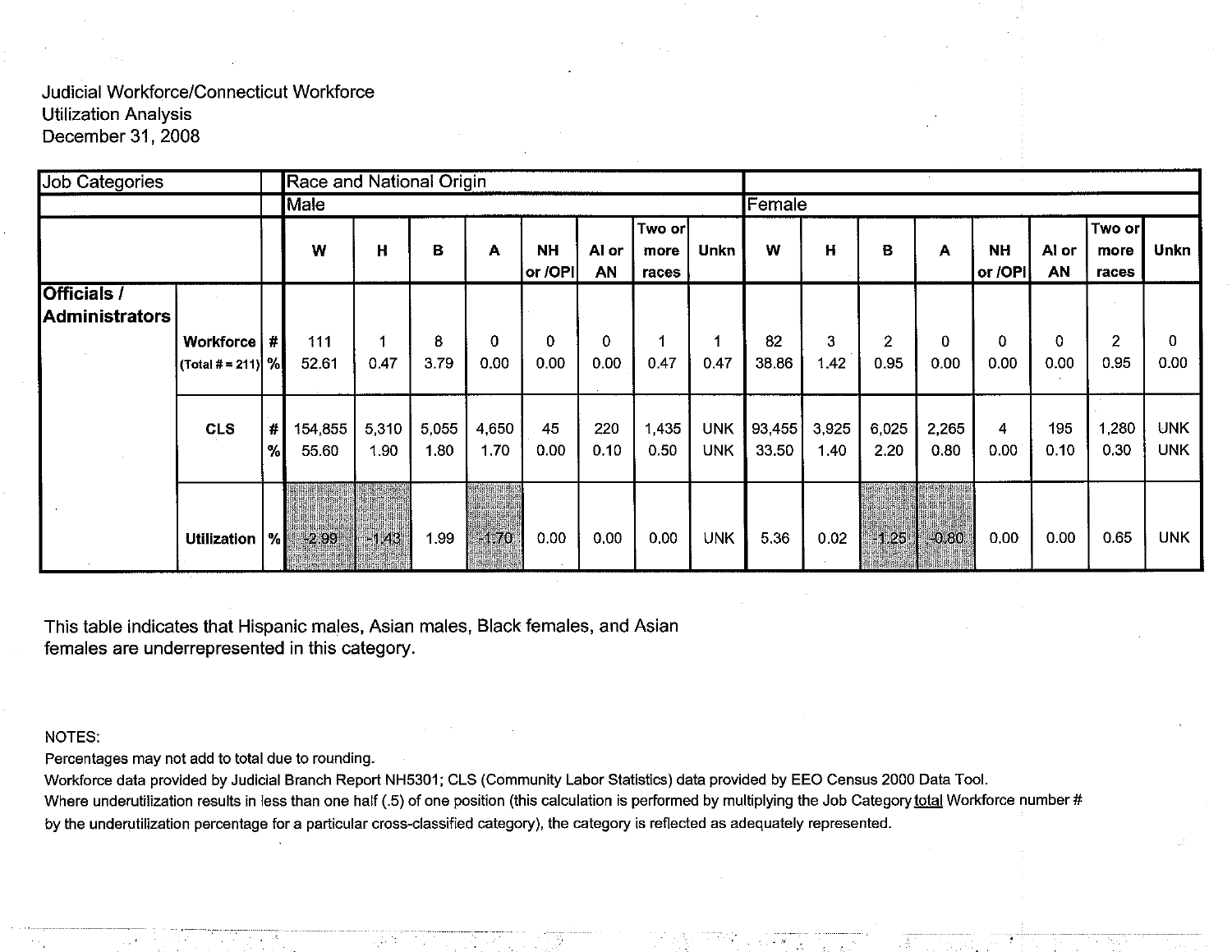| Job Categories       |                                           |    |                   |               | Race and National Origin |               |                        |                  |                         |                          |                  |               |                |               |                      |             |                           |                          |
|----------------------|-------------------------------------------|----|-------------------|---------------|--------------------------|---------------|------------------------|------------------|-------------------------|--------------------------|------------------|---------------|----------------|---------------|----------------------|-------------|---------------------------|--------------------------|
|                      |                                           |    | Male              |               |                          |               |                        |                  |                         |                          | Female           |               |                |               |                      |             |                           |                          |
|                      |                                           |    | W                 | н             | в                        | A             | <b>NH</b><br>or /OPI   | Al or<br>AN      | Two or<br>more<br>races | Unkn                     | W                | н             | в              | А             | <b>NH</b><br>or /OPI | Al or<br>AN | ∣Two or∣<br>more<br>races | <b>Unkn</b>              |
| <b>Professionals</b> |                                           |    |                   |               |                          |               |                        |                  |                         |                          |                  |               |                |               |                      |             |                           |                          |
|                      | <b>Workforce</b><br>(Total # = 1,705) $%$ | #1 | 544<br>31.91      | 48<br>2.82    | 113<br>6.63              | 9<br>0.53     | 0<br>0.00 <sub>1</sub> | $\Omega$<br>0.00 | 16<br>0.94              | 4<br>0.23                | 698<br>40.94     | 90<br>5.28    | 134<br>7.86    | 15<br>0.88    | $\mathbf 0$<br>0.00  | 0<br>0.00   | 29<br>1.70                | 5<br>0.29                |
|                      | <b>CLS</b>                                | %  | #152,330<br>40.20 | 5,480<br>1.40 | 7,120<br>1.90            | 8,890<br>2.30 | 35<br>0.00             | 200<br>0.10      | 2,070<br>0.50           | <b>UNK</b><br><b>UNK</b> | 173,995<br>45.90 | 7,815<br>2.10 | 11,960<br>3.20 | 6,290<br>1.70 | 75<br>0.00           | 400<br>0.10 | 2,195<br>0.60             | <b>UNK</b><br><b>UNK</b> |
|                      | <b>Utilization</b>                        | %! | $-8.29$           | 1.42          | 4.73                     | $-1.77$       | 0.00                   | $-0.10$          | 0.44                    | <b>UNK</b>               | 4,96             | 3.18          | 4.66           | $-0.82$       | 0.00                 | $-0.10$     | 1.10                      | <b>UNK</b>               |

This table indicates that Asian males, American Indian or Alaskan Native males, White females, Asian females, and American Indian or Alaskan Native females are underrepresented in this category.

#### NOTES:

Percentages may not add to total due to rounding.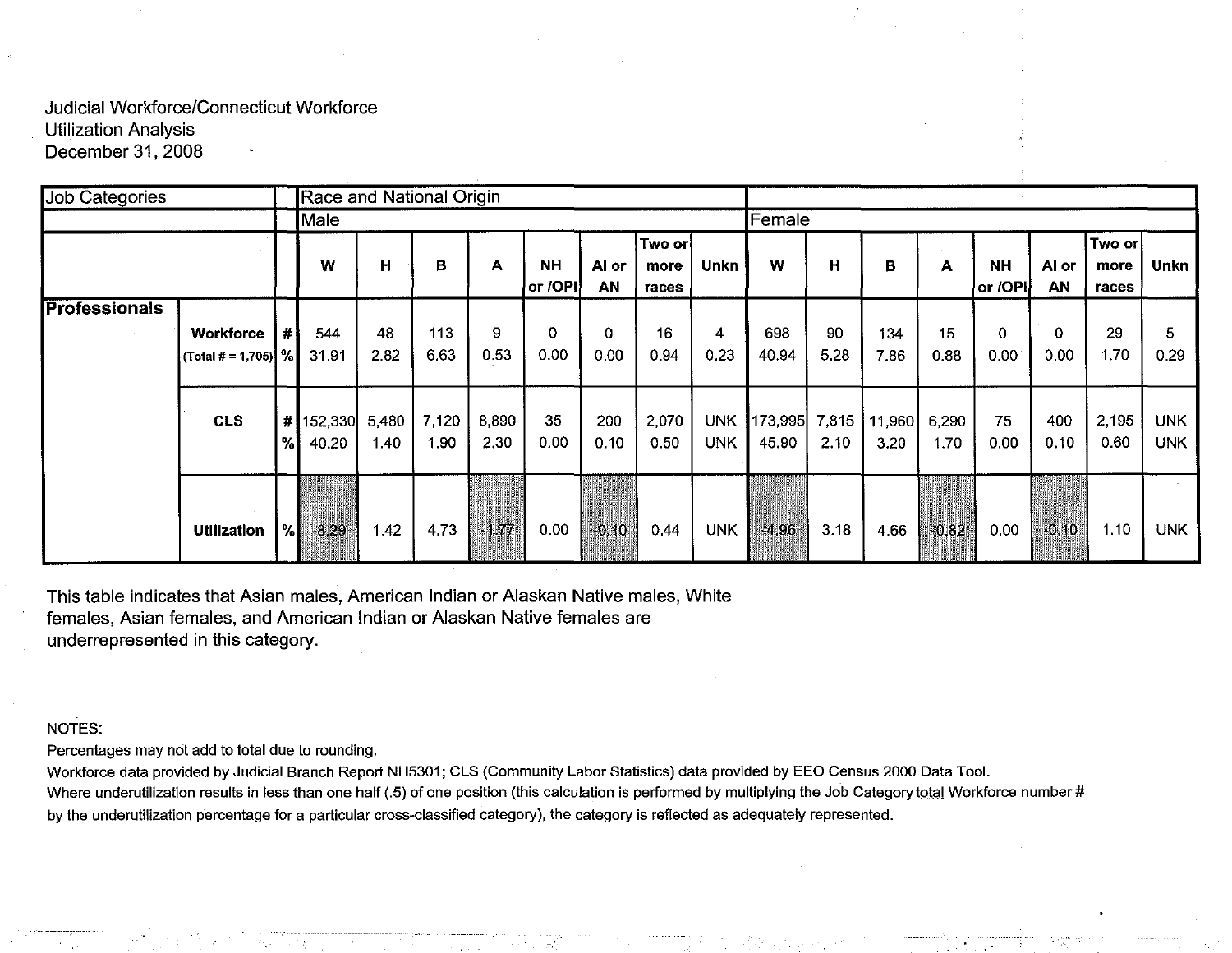| <b>Job Categories</b> |                                      |               | Race and National Origin |             |             |                      |                      |             |                         |                          |                 |                  |                     |             |                      |             |                          |                          |
|-----------------------|--------------------------------------|---------------|--------------------------|-------------|-------------|----------------------|----------------------|-------------|-------------------------|--------------------------|-----------------|------------------|---------------------|-------------|----------------------|-------------|--------------------------|--------------------------|
|                       |                                      |               | Male                     |             |             |                      |                      |             |                         |                          | Female          |                  |                     |             |                      |             |                          |                          |
|                       |                                      |               | w                        | н           | в           | A                    | <b>NH</b><br>or /OPI | Al or<br>AN | Two or<br>more<br>races | Unkn                     | W               | н                | B                   | A           | <b>NH</b><br>or /OPI | Al or<br>AN | Two orl<br>more<br>races | Unkn                     |
| <b>Technicians</b>    | Workforce  #  <br>(Total # = 0) $ %$ |               | 0<br>0.00                | 0<br>0.00   | 0<br>0.00   | $\mathbf{0}$<br>0.00 | 0<br>0.00            | 0<br>0.00   | 0<br>0.00               | 0<br>0.00                | 0<br>0.00       | $\Omega$<br>0.00 | $\mathbf 0$<br>0.00 | 0<br>0.00   | $\mathbf 0$<br>0.00  | 0<br>0.00   | 0<br>0.00                | 0<br>0.00 <sub>1</sub>   |
|                       | <b>CLS</b>                           | #1<br>$\%$    | 13,980<br>35.90          | 780<br>2.00 | 880<br>2.30 | 485<br>1.20          | 0<br>0.00            | 55<br>0.10  | 314<br>0.80             | <b>UNK</b><br><b>UNK</b> | 18,310<br>47.00 | 985<br>2.50      | 2,330<br>6.00       | 510<br>1.30 | 15<br>0.00           | 65<br>0.20  | 275<br>0.80              | <b>UNK</b><br><b>UNK</b> |
|                       | <b>Utilization</b>                   | $\frac{9}{6}$ | N/A                      | N/A         | N/A         | N/A                  | N/A                  | N/A         | N/A                     | N/A                      | N/A             | N/A              | N/A                 | N/A         | N/A                  | N/A         | N/A                      | N/A                      |

The Judicial Branch has no classifications that fit the Technicians job category.

#### NOTES:

Percentages may not add to total due to rounding.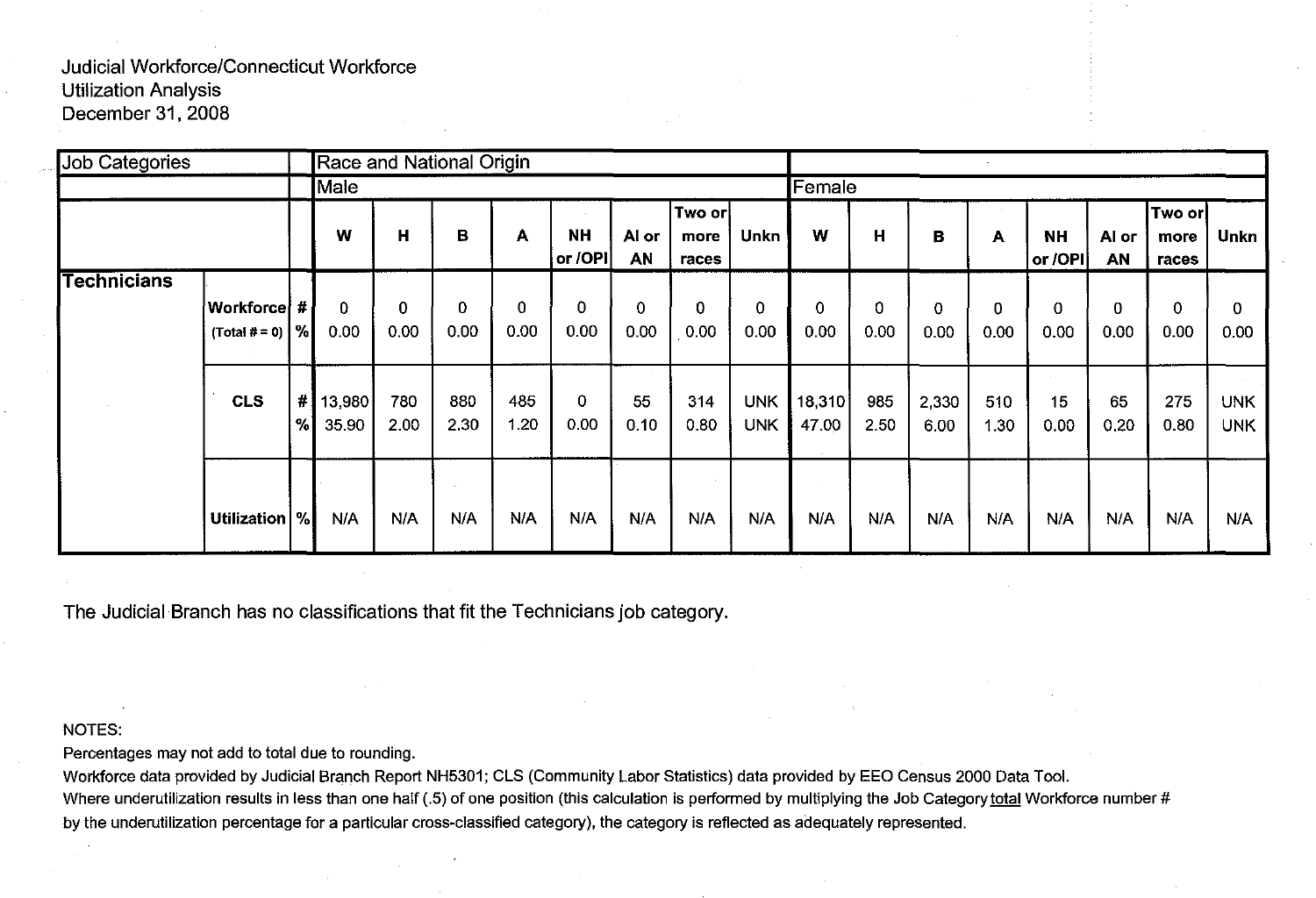| <b>Job Categories</b>                                 |                                    |         |                 |               | Race and National Origin |             |                      |             |                         |                          |               |             |             |                                |                      |             |                         |                          |
|-------------------------------------------------------|------------------------------------|---------|-----------------|---------------|--------------------------|-------------|----------------------|-------------|-------------------------|--------------------------|---------------|-------------|-------------|--------------------------------|----------------------|-------------|-------------------------|--------------------------|
|                                                       |                                    |         | Male            |               |                          |             |                      |             |                         |                          | Female        |             |             |                                |                      |             |                         |                          |
|                                                       |                                    |         | W               | $\mathbf H$   | в                        | A           | <b>NH</b><br>or /OPI | Al or<br>AN | Two or<br>more<br>races | <b>Unkn</b>              | w             | н           | в           | A                              | <b>NH</b><br>or /OPI | Al or<br>AN | Two or<br>more<br>races | <b>Unkn</b>              |
| <b>Protective</b><br><b>Services:</b><br><b>Sworn</b> | Workforce<br>(Total # = 1,055) $%$ | #       | 522<br>49.48    | 93<br>8.82    | 147<br>13.93             | 2<br>0.19   | 4<br>0.38            | 4<br>0.38   | 26<br>2.46              | 13<br>1.23               | 143<br>13.55  | 39<br>3.70  | 46<br>4.36  | 0<br>0.00                      | 0<br>0.00            | 0.09        | 11<br>1.04              | 0.38                     |
|                                                       | <b>CLS</b>                         | #<br>%! | 19,815<br>65.70 | 2,115<br>7.00 | 3,295<br>10.90           | 215<br>0.70 | 4<br>0.00            | 40<br>0.10  | 385<br>1.10             | <b>UNK</b><br><b>UNK</b> | 2,915<br>9.70 | 350<br>1.20 | 840<br>2.80 | 40<br>0.10                     | 0<br>0.00            | 25<br>0.10  | 135<br>0.40             | <b>UNK</b><br><b>UNK</b> |
|                                                       | <b>Utilization</b>                 |         | $%$ =16.22      | 1.82          | 3.03                     | $-0.51$     | 0.38                 | 0.28        | 1.36                    | <b>UNK</b>               | 3.85          | 2.50        | 1.56        | $-0.10$<br>t <u>he program</u> | 0.00                 | 0.00        | 0.64                    | <b>UNK</b>               |

This table indicates that Asian males and Asian females are underrepresented in this category.

#### NOTES:

Percentages may not add to total due to rounding.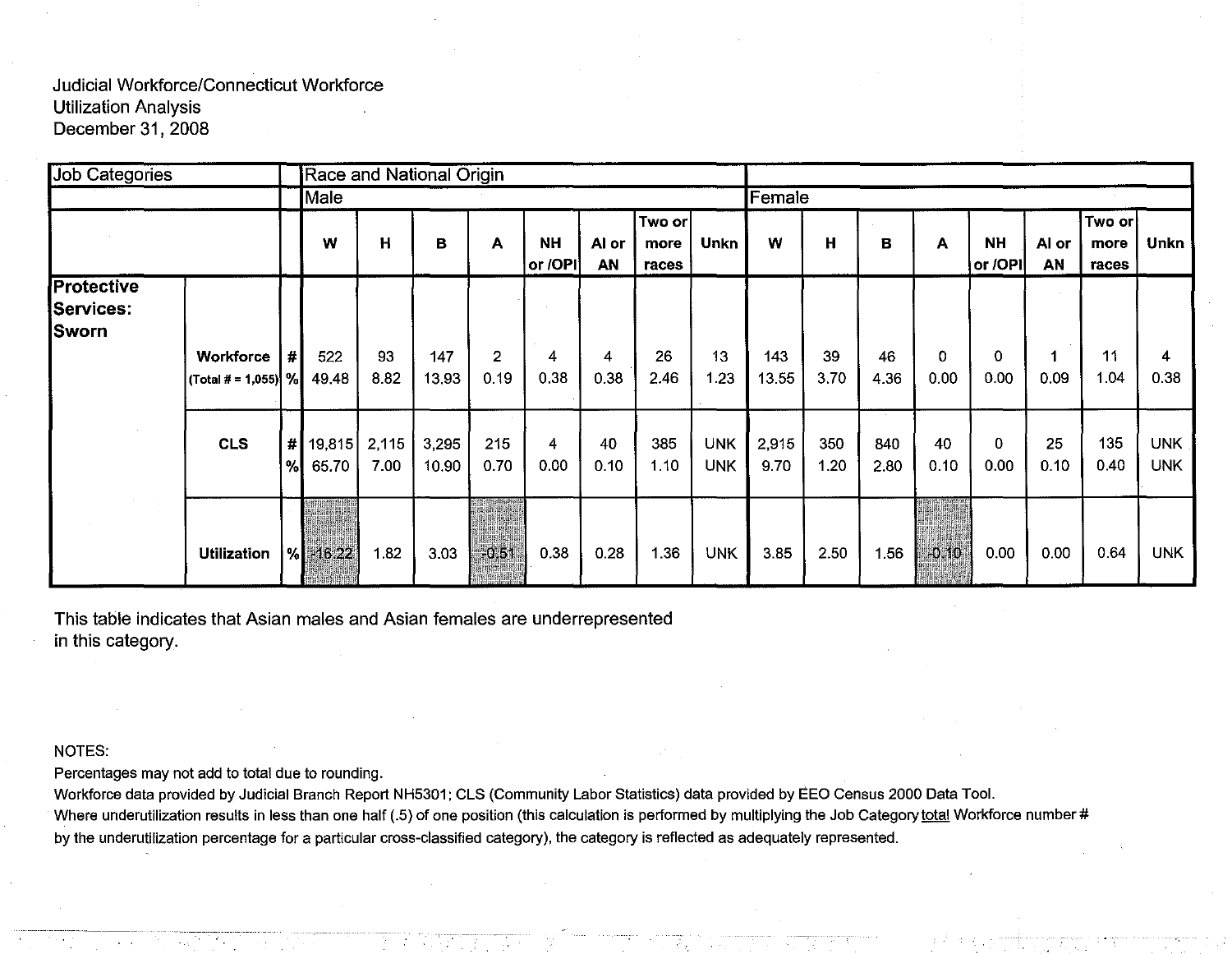| Job Categories                              |                                        |           | <b>Race and National Origin</b> |             |             |                  |                      |                  |                         |                          |              |            |                     |                     |                      |                     |                         |                          |
|---------------------------------------------|----------------------------------------|-----------|---------------------------------|-------------|-------------|------------------|----------------------|------------------|-------------------------|--------------------------|--------------|------------|---------------------|---------------------|----------------------|---------------------|-------------------------|--------------------------|
|                                             |                                        |           | Male                            |             |             |                  |                      |                  |                         |                          | Female       |            |                     |                     |                      |                     |                         |                          |
|                                             |                                        |           | w                               | Н           | в           | A                | <b>NH</b><br>or /OPI | Al or<br>AN      | Two or<br>more<br>races | Unkn                     | W            | н          | в                   | A                   | <b>NH</b><br>or /OPI | Al or<br>AN         | Two or<br>more<br>races | <b>Unkn</b>              |
| <b>Protective</b><br>Services:<br>Non-Sworn |                                        |           |                                 |             |             |                  |                      |                  |                         |                          |              |            |                     |                     |                      |                     |                         |                          |
|                                             | <b>Workforce</b><br>(Total # = 0) $ %$ | -#        | 0<br>0.00                       | 0<br>0.00   | 0<br>0.00   | $\Omega$<br>0.00 | $\pmb{0}$<br>0.00    | $\Omega$<br>0.00 | $\mathbf 0$<br>0.00     | $\Omega$<br>0.00         | 0<br>0.00    | 0<br>0.00  | $\mathbf 0$<br>0.00 | $\mathbf 0$<br>0.00 | 0<br>0.00            | $\mathbf 0$<br>0.00 | $\mathbf 0$<br>0.00     | 0<br>0.00                |
|                                             | <b>CLS</b>                             | $\#$<br>% | 1,430<br>47.40                  | 130<br>4.30 | 125<br>4.10 | 40<br>1.30       | $\mathbf 0$<br>0.00  | 15<br>0.50       | 24<br>0.70              | <b>UNK</b><br><b>UNK</b> | 995<br>33.00 | 95<br>3.20 | 120<br>4.00         | 15<br>0.50          | 0<br>0.00            | 4<br>0.10           | 20<br>0.70              | <b>UNK</b><br><b>UNK</b> |
|                                             | Utilization   %                        |           | N/A                             | N/A         | N/A         | N/A              | N/A                  | N/A              | N/A                     | N/A                      | N/A          | N/A        | N/A                 | N/A                 | N/A                  | N/A                 | N/A                     | N/A                      |

The Judicial Branch has no classifications that fit the Protective Services: Non-Sworn job category.

NOTES:

Percentages may not add to total due to rounding.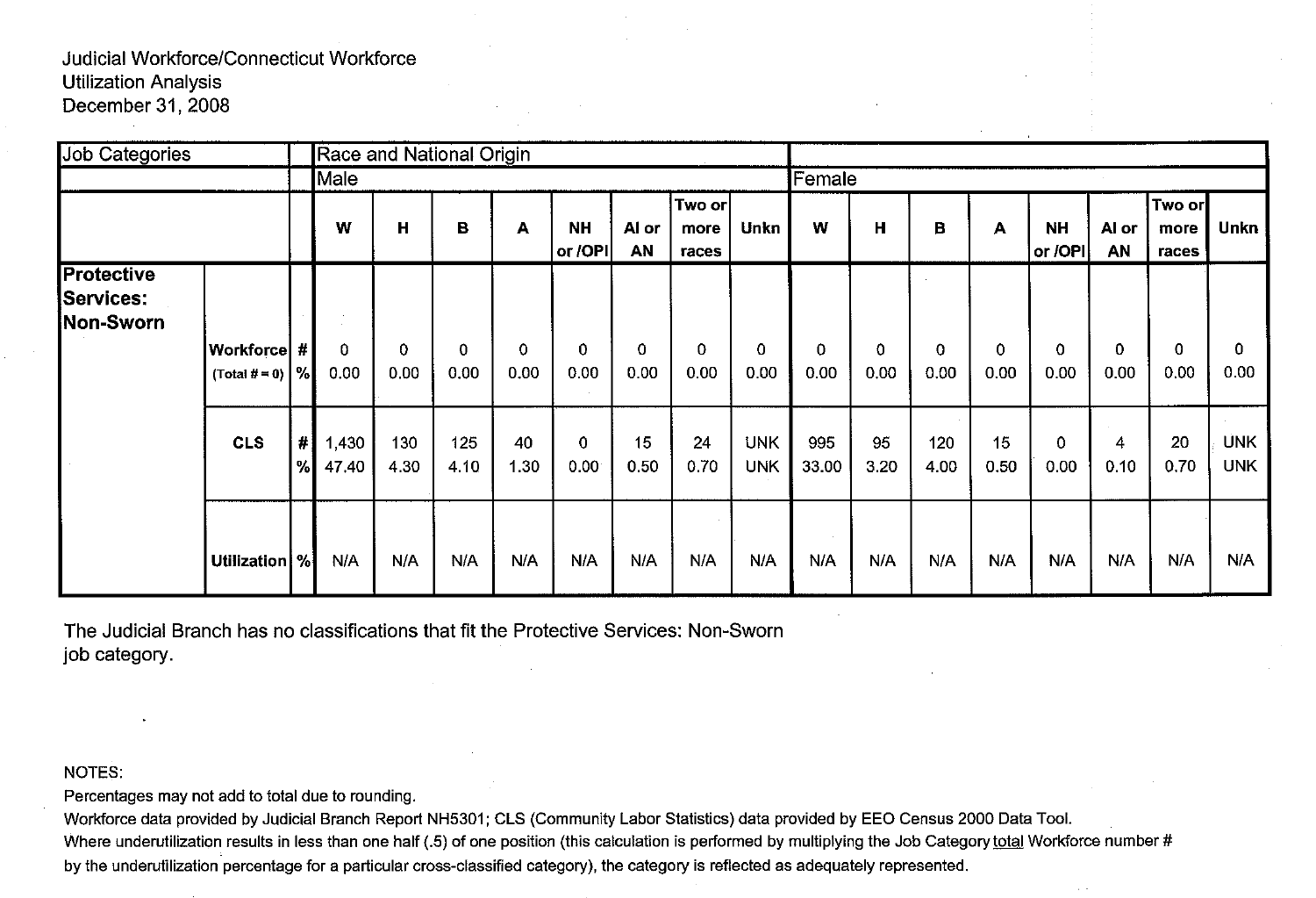| <b>Job Categories</b> |                                |      | Race and National Origin |         |         |         |                      |             |                         |             |                             |             |       |         |                      |                    |                           |             |
|-----------------------|--------------------------------|------|--------------------------|---------|---------|---------|----------------------|-------------|-------------------------|-------------|-----------------------------|-------------|-------|---------|----------------------|--------------------|---------------------------|-------------|
|                       |                                |      | Male                     |         |         |         |                      |             |                         |             | Female                      |             |       |         |                      |                    |                           |             |
|                       |                                |      | W                        | н       | в       | A       | <b>NH</b><br>or /OPI | Al or<br>AN | Two or<br>more<br>races | <b>Unkn</b> | W                           | $\mathbf H$ | в     | A       | <b>NH</b><br>or /OPI | Al or<br><b>AN</b> | ∣Two or!<br>more<br>races | <b>Unkn</b> |
| <b>Administrative</b> |                                |      |                          |         |         |         |                      |             |                         |             |                             |             |       |         |                      |                    |                           |             |
| Support               |                                |      |                          |         |         |         |                      |             |                         |             |                             |             |       |         |                      |                    |                           |             |
|                       | <b>Workforce</b>               | #    | 69                       | 13      | 6       |         | 0                    | 0           | 4                       | 0           | 749                         | 101         | 133   | 7       | 4                    | $\mathbf{2}$       | 25                        | 5.          |
|                       | $ $ (Total # = 1,116) $  \%  $ |      | 6.18                     | 1.16    | 0.54    | 0.09    | 0.00                 | 0.00        | 0.36                    | 0.00        | 67.11                       | 9.05        | 11.92 | 0.63    | 0.09                 | 0.18               | 2.24                      | 0.45        |
|                       | <b>CLS</b>                     | #    | 115,070                  | 9,510   | 11,605  | 3,055   | 80                   | 210         | 2,430                   | <b>UNK</b>  | 239,100 20,630 27,735 4,440 |             |       |         | 125                  | 580                | 4,355                     | <b>UNK</b>  |
|                       |                                | %    | 26.20                    | 2.20    | 2.60    | 0.70    | 0.00                 | 0.00        | 0.60                    | <b>UNK</b>  | 54.50                       | 4.70        | 6.30  | 1.00    | 0.00                 | 0.10               | 0.90                      | <b>UNK</b>  |
|                       |                                |      |                          |         |         |         |                      |             |                         |             |                             |             |       |         |                      |                    |                           |             |
|                       | <b>Utilization</b>             | $\%$ | $-20.02$                 | $-1.04$ | $-2.06$ | $-0.61$ | 0.00                 | 0.00        | $-0.24$                 | <b>UNK</b>  | 12.61                       | 4.35        | 5.62  | $-0.37$ | 0.09                 | 0.08               | 1.34                      | <b>UNK</b>  |

 $\sim$ 

This table indicates that Hispanic males, Black males, Asian males, males of two or more races, and Asian females are underrepresented in this category.

#### NOTES:

Percentages may not add to total due to rounding.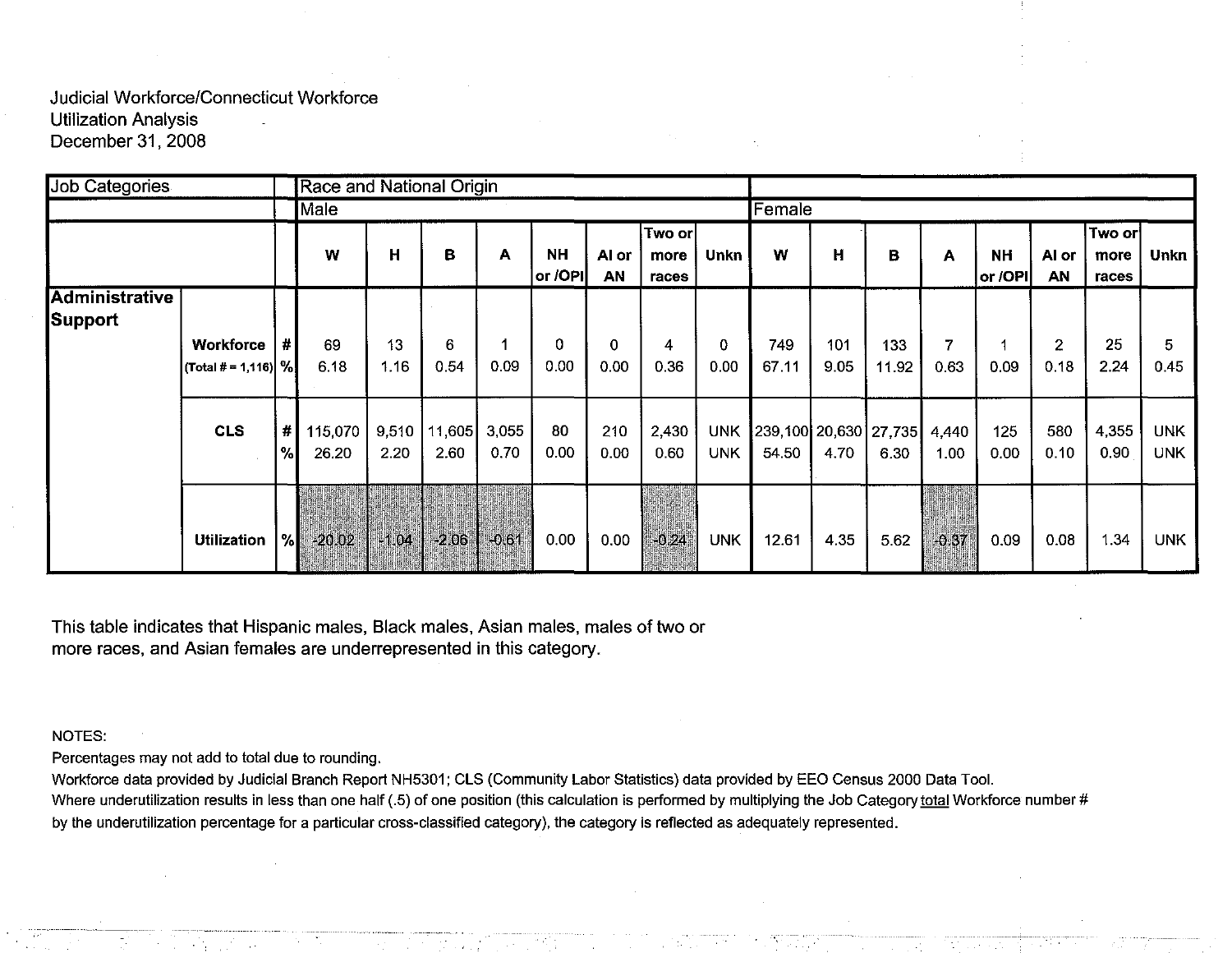| <b>Job Categories</b> |                                                  |                 | Race and National Origin |       |                     |                     |                      |             |                         |                   |               |               |                      |             |                      |                     |                          |                          |
|-----------------------|--------------------------------------------------|-----------------|--------------------------|-------|---------------------|---------------------|----------------------|-------------|-------------------------|-------------------|---------------|---------------|----------------------|-------------|----------------------|---------------------|--------------------------|--------------------------|
|                       |                                                  |                 | Male                     |       |                     |                     |                      |             |                         |                   | Female        |               |                      |             |                      |                     |                          |                          |
|                       |                                                  |                 | W                        | н     | в                   | A                   | <b>NH</b><br>or /OPI | Al or<br>AN | Two or<br>more<br>races | Unkn              | W             | Н             | в                    | A           | <b>NH</b><br>or /OPI | Al or<br>AN         | ∣Two or<br>more<br>races | Unkn                     |
| <b>Skilled Craft</b>  | Workforce  # <i>\</i><br>$ $ (Total # = 12) $ %$ |                 | 10 <sup>°</sup><br>83.33 | 8.33  | 0<br>0.00           | $\mathbf 0$<br>0.00 | 0<br>0.00            | 0<br>0.00   | 0<br>0.00               | 0<br>0.00         | 8.33          | 0<br>0.00     | $\mathbf{0}$<br>0.00 | 0<br>0.00   | 0<br>0.00            | $\mathbf 0$<br>0.00 | 0<br>0.00                | 0<br>0.00                |
|                       | <b>CLS</b>                                       | # <br>%         | 126,105 11,200<br>78.90  | 7.00  | 7,665<br>4.80       | 1,405<br>0.90       | 30<br>0.00           | 395<br>0.20 | 2,570<br>1.60           | <b>UNK</b><br>UNK | 7,105<br>4.40 | 1,385<br>0.90 | 1,120<br>0.70        | 560<br>0.40 | 0<br>0.00            | 30<br>0.00          | 300<br>0.10              | <b>UNK</b><br><b>UNK</b> |
|                       | Utilization                                      | $\mathcal{H}_0$ | 4.43                     | 1 3 3 | Hapatara<br>$-4.80$ | 0.00                | 0.00                 | 0.00        | 0.00                    | <b>UNK</b>        | 3.93          | 0.00          | 0.00                 | 0.00        | 0.00                 | 0.00                | 0.00                     | <b>UNK</b>               |

This table indicates that Black males are underrepresented in this category.

## NOTES:

Percentages may not add to total due to rounding.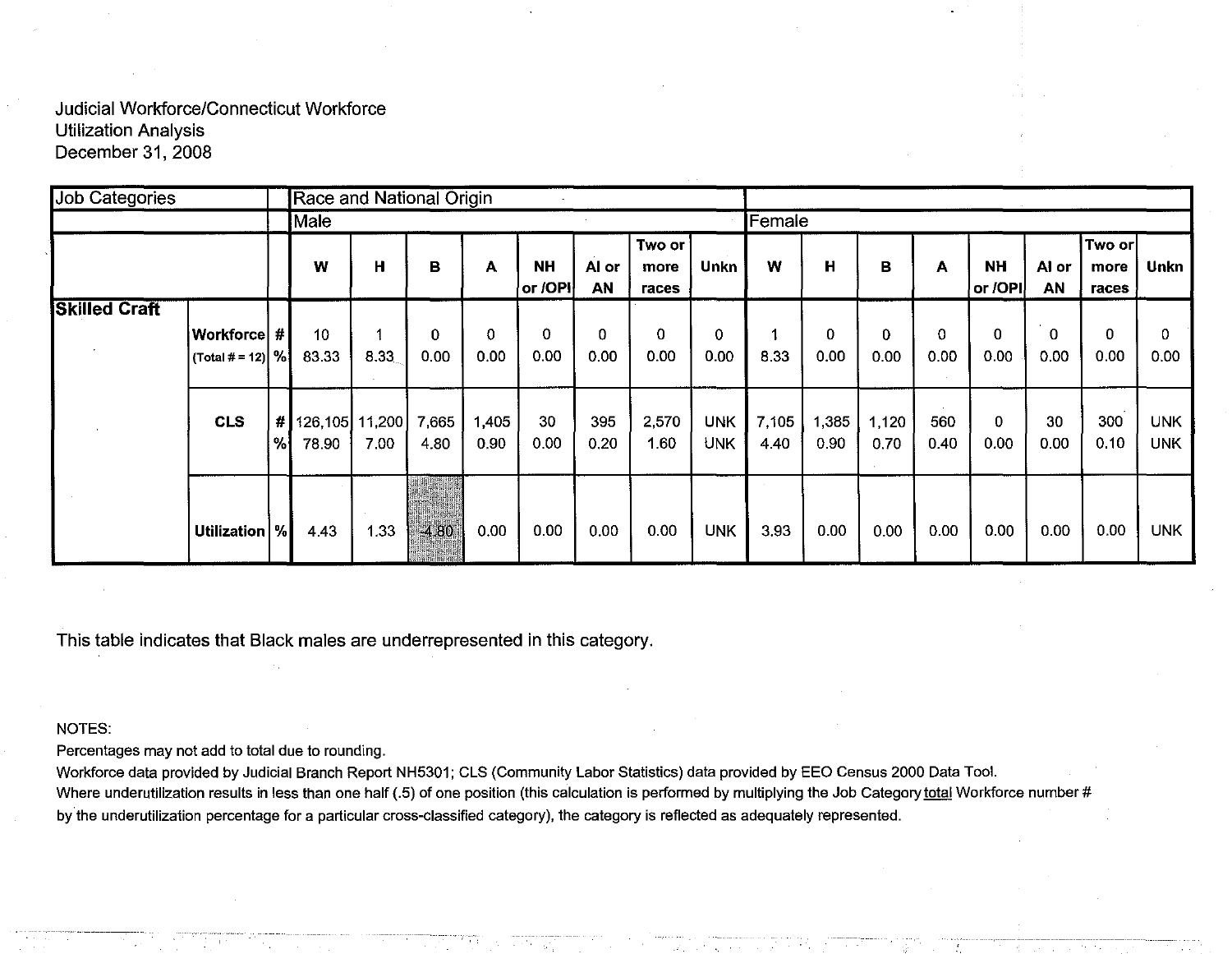| <b>Job Categories</b>                |                         | Race and National Origin |                                      |       |       |               |                      |             |                         |                          |                                      |         |          |               |                      |             |                         |                          |
|--------------------------------------|-------------------------|--------------------------|--------------------------------------|-------|-------|---------------|----------------------|-------------|-------------------------|--------------------------|--------------------------------------|---------|----------|---------------|----------------------|-------------|-------------------------|--------------------------|
|                                      |                         |                          | Male                                 |       |       |               |                      |             |                         |                          | Female                               |         |          |               |                      |             |                         |                          |
|                                      |                         |                          | W                                    | н     | в     | A             | <b>NH</b><br>or /OPI | Al or<br>AN | Two or<br>more<br>races | Unkn                     | w                                    | H       | в        | A             | <b>NH</b><br>or /OPI | Al or<br>AN | Two or<br>more<br>races | <b>Unkn</b>              |
| <b>Service</b><br><b>Maintenance</b> |                         |                          |                                      |       |       |               |                      |             |                         |                          |                                      |         |          |               |                      |             |                         |                          |
|                                      | ∣Workforce  # I         |                          | 54                                   | 17    | 12    | $\mathbf{0}$  | 0                    | 0           |                         | $\mathbf 0$              | 5                                    | 5       | $\Omega$ | $\mathbf{0}$  | 0                    | $\Omega$    | $\Omega$                | 0                        |
|                                      | $ $ (Total # = 94) $ %$ |                          | 57.45                                | 18.09 | 12.77 | 0.00          | 0.00                 | 0.00        | 1.06                    | 0.00                     | 5.32                                 | 5.32    | 0.00     | 0.00          | 0.00                 | 0.00        | 0.00                    | 0.00                     |
|                                      | <b>CLS</b>              | #<br>%                   | 158,175   35,380   24,300  <br>37.80 | 8.50  | 5.80  | 5,430<br>1.30 | 75<br>0.00           | 660<br>0.20 | 5,845<br>1.50           | <b>UNK</b><br><b>UNK</b> | 126,475   27,240   24,000  <br>30.30 | 6.50    | 5.70     | 4,735<br>1.10 | 105<br>0.00          | 435<br>0.10 | 5.200<br>1.30           | <b>UNK</b><br><b>UNK</b> |
|                                      |                         |                          |                                      |       |       |               |                      |             |                         |                          |                                      |         |          |               |                      |             |                         |                          |
|                                      | Utilization   %         |                          | 19.65                                | 9.59  | 6.97  | $-1.30$       | 0.00                 | 0.00        | 0.00                    | <b>UNK</b>               | $-24.98$                             | $-1.18$ | $-5.70$  | $-1.10$       | 0.00 <sub>1</sub>    | 0.00        | $-1.30$                 | <b>UNK</b>               |

This table indicates that Asian males, White females, Hispanic females, Black females, Asian females, and females of two or more races are underrepresented in this category.

#### NOTES:

Percentages may not add to total due to rounding.